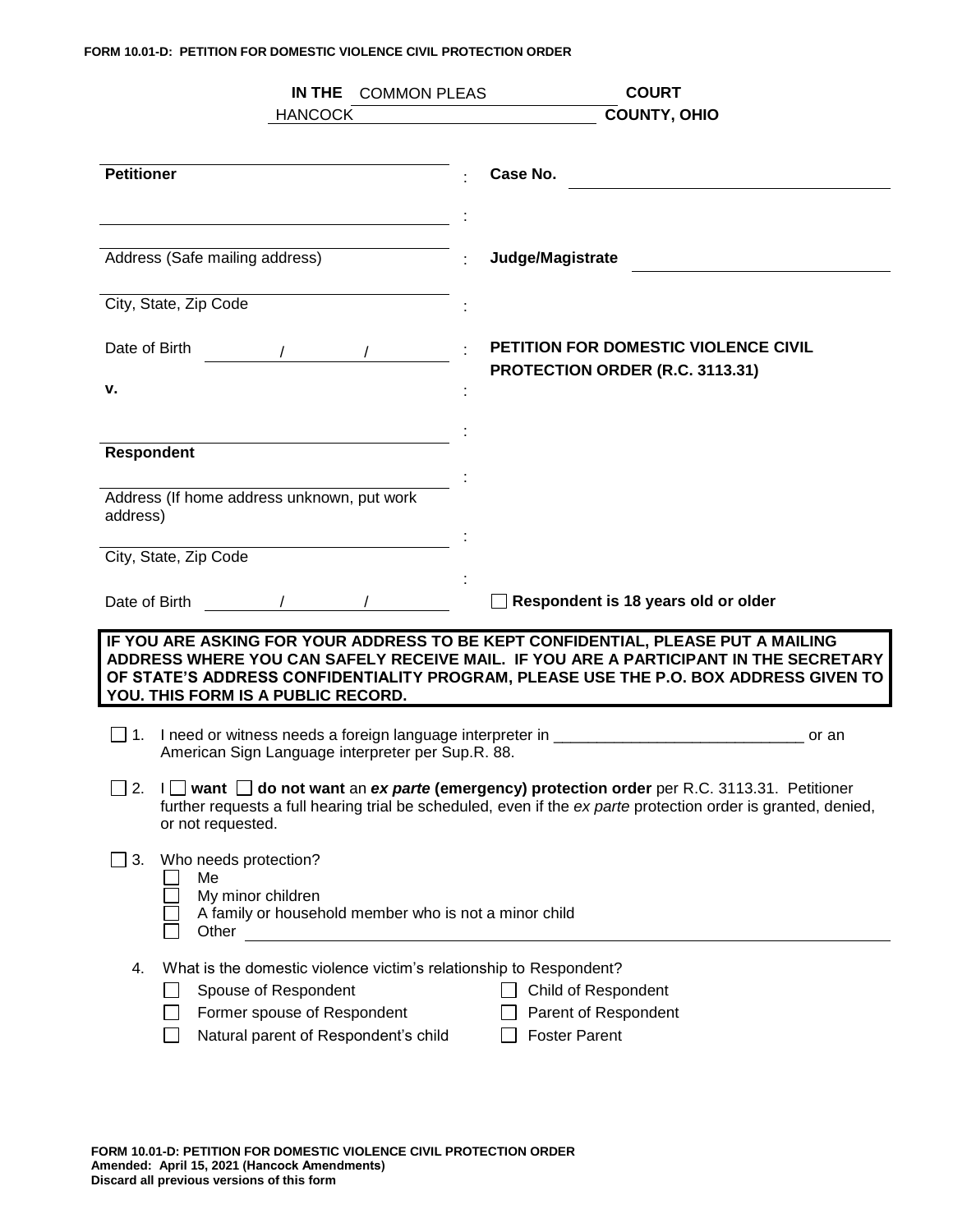- $\Box$  Other relative (by blood or marriage) of Respondent/ Petitioner who has lived with Respondent at any time
	- $\Box$  Dating Relationship: a romantic or intimate relationship that is more than casual acquaintanceship or ordinary fraternization
- $\Box$  Person "living as a spouse of Respondent" is defined as:
	- now cohabiting;
	- or cohabited within five years before the alleged act of domestic violence
- 5. I have listed below all family or household members who need protection, other than me or the person for whom I am filing the Petition. **(Leave blank if you are not including other family or household members.)**

| <b>NAME</b> | <b>DATE OF BIRTH</b> | <b>RELATIONSHIP TO</b><br><b>PETITIONER</b> | <b>RELATIONSHIP TO</b><br><b>RESPONDENT</b> | <b>THIS PERSON</b><br><b>LIVES WITH</b><br><b>PETITIONER</b> |
|-------------|----------------------|---------------------------------------------|---------------------------------------------|--------------------------------------------------------------|
|             |                      |                                             |                                             | $\Box$ NO<br><b>YES</b>                                      |
|             |                      |                                             |                                             | $\sqcap$ NO<br><b>YES</b>                                    |
|             |                      |                                             |                                             | ] NO<br><b>YES</b>                                           |
|             |                      |                                             |                                             | YFS<br><b>NC</b>                                             |

6. Petitioner requests a Domestic Violence Civil Protection Order.

You **must** describe Respondent's threats or actions that made you request a protection order, including if children were present when the acts took place. When did it happen? (If you do not know exact dates, give approximate dates). Explain why you believe you or your family or household members are in danger.

If Petitioner alleges a dating relationship, you must also describe the relationship. **If you need more space, attach an additional page.**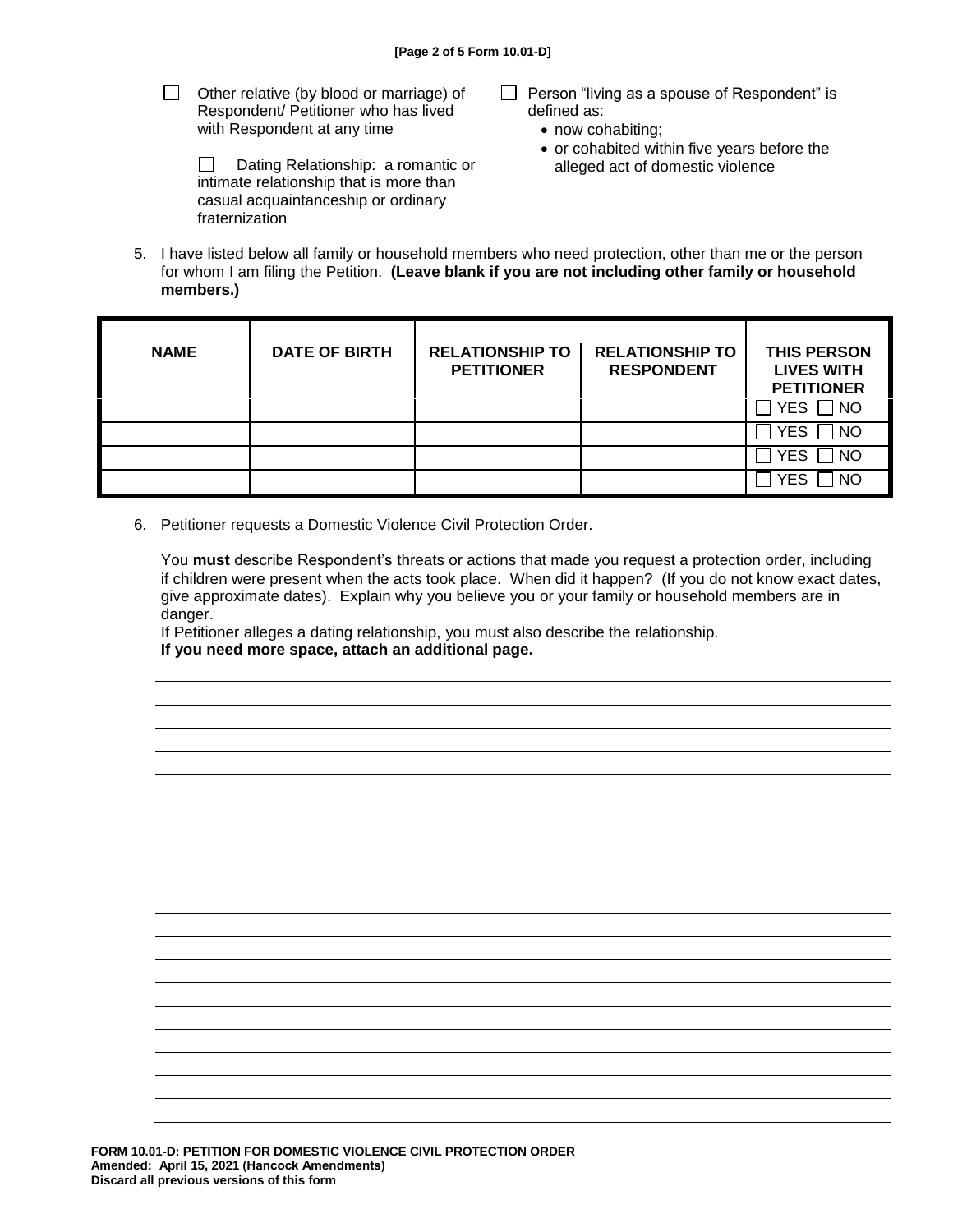- 7. (Optional) You may describe, **if you want and know**, about any of the following items. Not describing these items in the Petition does not mean domestic violence did not happen. If you need more space, attach an additional page:
	- Respondent's history of domestic violence or other violent acts;
	- Respondent's history of violating court orders;
	- Respondent's mental health;
	- Respondent's threats to other persons;
	- Respondent's access to deadly weapons, firearms, and ammunition or use of deadly weapons and acts or threats of violence with deadly weapon;
	- Respondent's abuse alcohol or controlled substances (drugs);
	- Respondent's violence resulted in serious physical injury, forced sex, strangulation (or choking), abuse during pregnancy, abuse of the family's pet, and/or forced entry to gain access to Petitioner or Petitioner's family and household members;
	- Recent separation from Respondent or relationship was recently terminated;
	- Respondent's obsessive and controlling behaviors, including stalking, spying, following, and/or isolating you (Petitioner);
	- Respondent's threats to kill self or others.

- 8. Petitioner is in fear and in continuing danger.
- 9. Petitioner further requests that the Court grant relief under R.C. 3113.31 to protect Petitioner and/or the family or household members named in this Petition from domestic violence by granting a civil protection order that (check all boxes that apply):
	- $\Box$  (a) Directs Respondent to not abuse Petitioner and the family or household members named in this Petition by harming, attempting to harm, threatening, following, stalking, harassing, forcing sexual relations upon them, or by committing sexually oriented offenses against them.
	- $\Box$  (b) Directs Respondent to not enter, approach, or contact by any means the residence, school, business, and place of employment of Petitioner and the family or household members named in this Petition.
	- $\Box$  (c) Directs Respondent to not approach or have contact by any means with Petitioner and the family or household members named in this Petition.
	- $\Box$  (d) Directs Respondent to leave, not return to, or interfere with Petitioner's right to occupy the residence, including but not limited to cancelling any utilities or insurance or interrupting phone service, mail delivery, or the delivery of any other documents or items, and grants Petitioner exclusive possession of the following residence: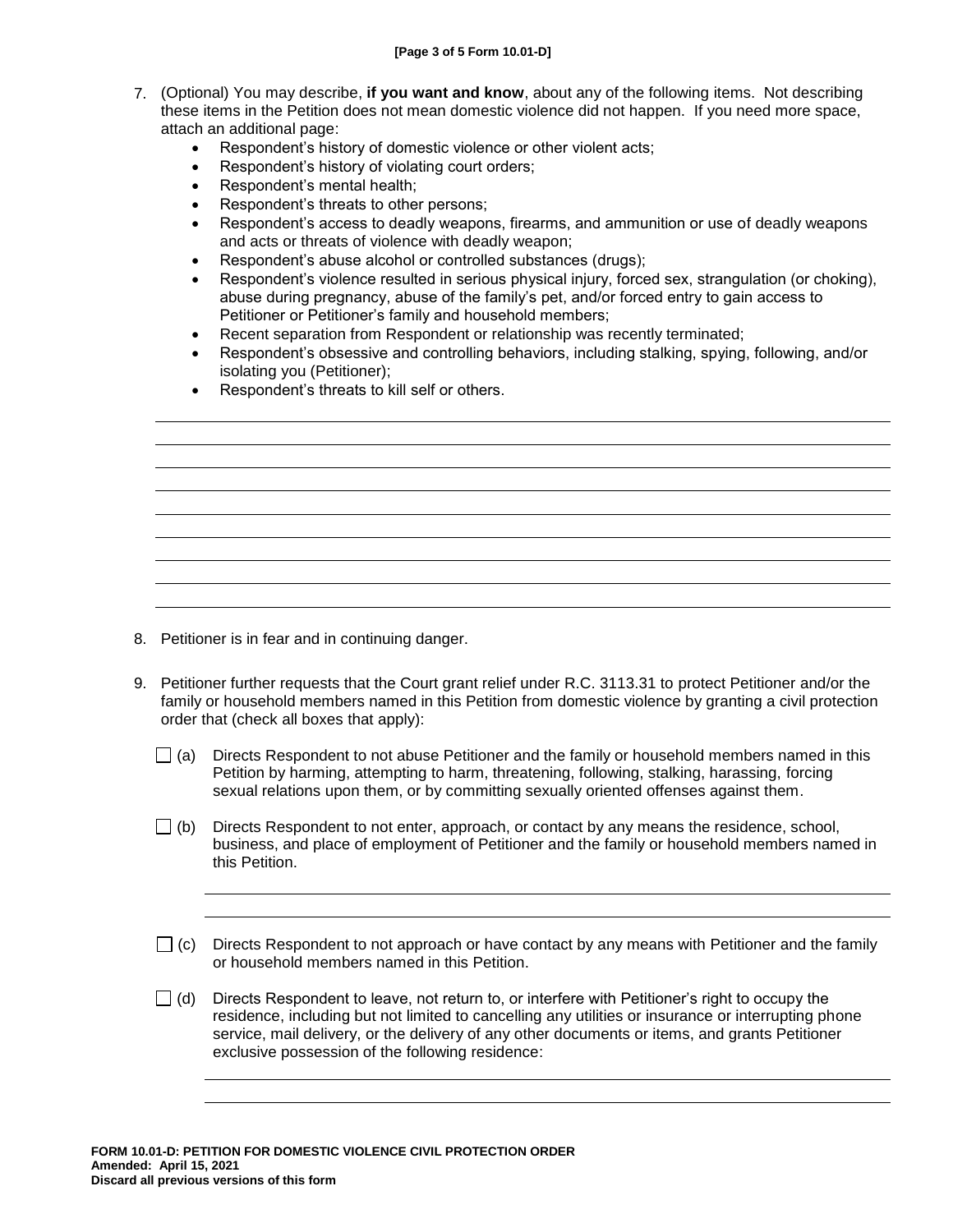|               | [Page 4 of 5 Form 10.01-D]                                                                                                                                                                                                                                                                                                            |  |  |  |  |  |
|---------------|---------------------------------------------------------------------------------------------------------------------------------------------------------------------------------------------------------------------------------------------------------------------------------------------------------------------------------------|--|--|--|--|--|
| (e)           | Allocates temporary parental rights and responsibilities for the care of the following minor<br>children to Petitioner until further Order of the Court (include names and birth dates of the minor<br>children):                                                                                                                     |  |  |  |  |  |
|               |                                                                                                                                                                                                                                                                                                                                       |  |  |  |  |  |
|               | Petitioner has completed and attached the Information for Parenting Proceeding, Form 10.01-<br>F and it is incorporated herein.                                                                                                                                                                                                       |  |  |  |  |  |
| $\rfloor$ (f) | Establishes or modifies parenting time with the following minor children and requires parenting<br>time to be suspended or supervised or to occur under such conditions that the Court determines<br>will ensure the safety of Petitioner and the minor children (include names and birth dates of the<br>minor children):            |  |  |  |  |  |
|               |                                                                                                                                                                                                                                                                                                                                       |  |  |  |  |  |
|               | Petitioner has completed and attached the Information for Parenting Proceeding, Form 10.01-<br>F and it is incorporated herein.                                                                                                                                                                                                       |  |  |  |  |  |
| (g)           | Directs Respondent to provide financial support for Petitioner and the family or household<br>members named in this Petition (Court may request additional information).                                                                                                                                                              |  |  |  |  |  |
| $\Box$ (h)    | Directs Respondent to not remove, damage, hide, harm, or dispose of any property, companion<br>animals, or pets owned or possessed by Petitioner.                                                                                                                                                                                     |  |  |  |  |  |
| $\Box$ (i)    | Grants Petitioner permission to take Petitioner's companion animals or pets, as described below,<br>away from the possession of Respondent:                                                                                                                                                                                           |  |  |  |  |  |
|               |                                                                                                                                                                                                                                                                                                                                       |  |  |  |  |  |
| $\Box$ (j)    | Divides household and family personal property as follows:                                                                                                                                                                                                                                                                            |  |  |  |  |  |
|               |                                                                                                                                                                                                                                                                                                                                       |  |  |  |  |  |
| (k)           | Directs Respondent to permit Petitioner to have exclusive use of the following motor vehicle:                                                                                                                                                                                                                                         |  |  |  |  |  |
|               |                                                                                                                                                                                                                                                                                                                                       |  |  |  |  |  |
| $\Box$ (l)    | Directs Respondent to complete batterer counseling, substance abuse counseling, or other<br>treatment or intervention as determined necessary by the Court.                                                                                                                                                                           |  |  |  |  |  |
| (m)           | Directs the wireless service provider to separate Petitioner's account from Respondent's<br>account, per R.C. 3113.45 through 3113.459. Petitioner will assume all financial responsibility<br>for any costs associated with the wireless service number and any costs for the device<br>associated with the wireless service number. |  |  |  |  |  |
|               | Respondent's billing telephone number is:                                                                                                                                                                                                                                                                                             |  |  |  |  |  |
|               | Petitioner's contract information is on page 1 of this Petition. The wireless service numbers to be<br>transferred to Petitioner which are used by Petitioner or the minor children in the care of<br>Petitioner are:                                                                                                                 |  |  |  |  |  |